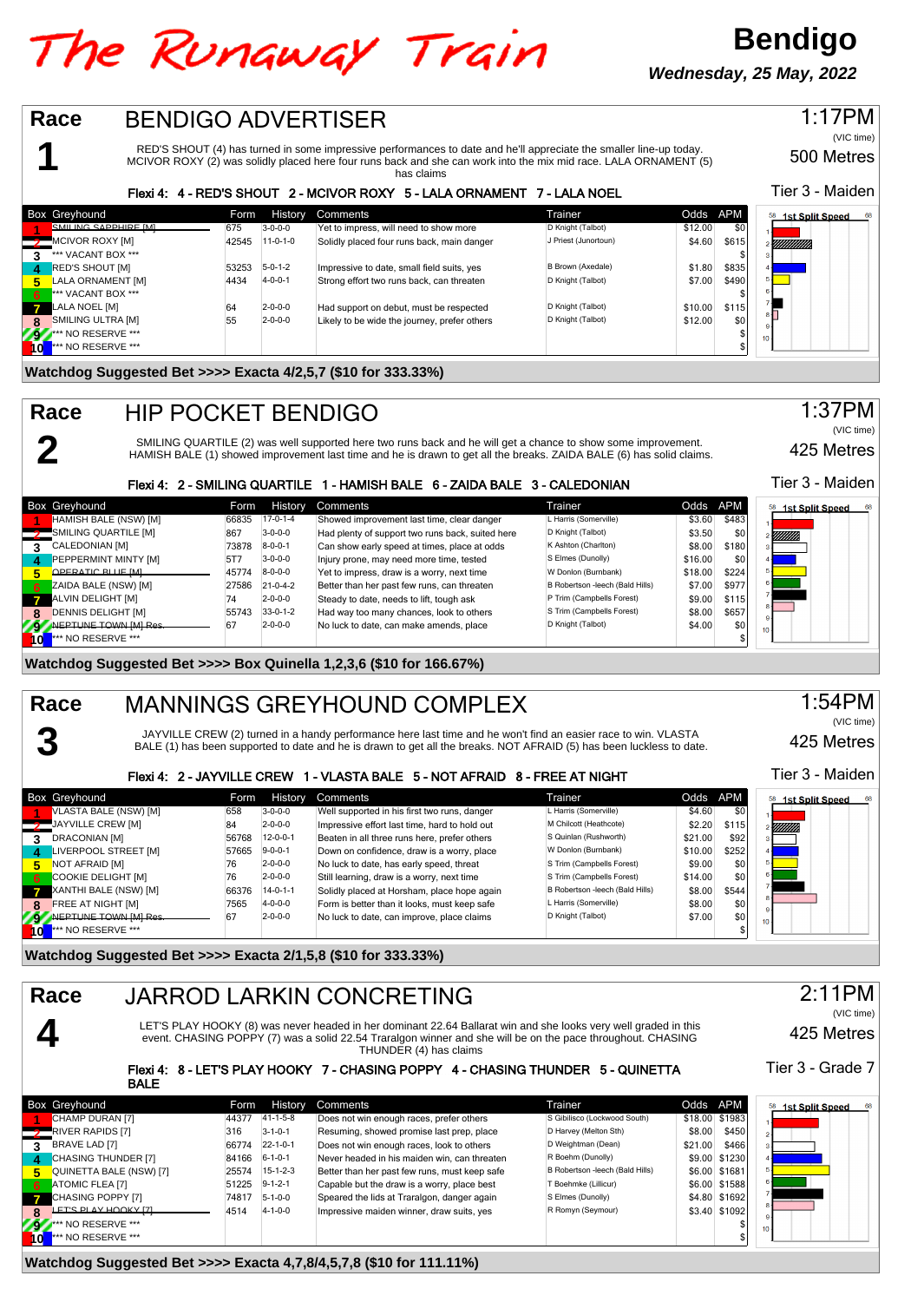# The Runaway Train

**Bendigo Wednesday, 25 May, 2022**

### **5** SPORTS VOTE COUNT 425 Metres Box Greyhound **Form History Comments** Comments Trainer Trainer Codds APM<br>**Form Form Times Trainer Comments** Trainer Comments Trainer Comments Trainer Trainer (Lillicur) (1980) \$3033 11 ROCK OPERA [5] 55566 40-5-10-3 Down on confidence, can improve, place T Boehmke (Lillicur) \$8.00 \$3033<br>11 **TTLE LEO** [5] 55446 34-3-1-3 No luck of late, can make amends, threat F Meyer (Maryborough) \$7.50 \$1765\_ LITTLE LEO [5] 55446 34-3-1-3 No luck of late, can make amends, threat F<sup>Meyer (Maryborough) \$7.50 \$1765 **31765**<br>3 JASPER BALE (NSW) [5] 75671 38-6-4-2 Handy PB here, drops in class, main danger Litarris (Somerville) \$3.40</sup> **3** JASPER BALE (NSW) [5] 75671 38-6-4-2 Handy PB here, drops in class, main danger L Harris (Somerville) \$3.40 \$7296<br>CROWN JIMMY [5] 62515 68-7-7-13 Hit or miss early, can push wide, place best B Pell (Campbells Forest) \$ **CROWN JIMMY [5]** 62515 68-7-7-13 Hit or miss early, can push wide, place best B Pell (Campbells Forest) \$8.00 \$3626<br>**SEABROOK SHORT [5] 55684 39-3-6-7** Wide runner inside is a worry, prefer to watch N Stanton (Clunes) \$21 **5** SEABROOK SHORT [5] 55684 39-3-6-7 Wide runner inside is a worry, prefer to watch N Stanton (Clunes) \$21.00 \$1193<br>**KING BROWN [5] KING BROWN 510.00 \$1136** 39-3-8-16 Better than form, can charge late, place value F Meyer ASTON ARENA (7) owns a handy 24.15 PB here and she will find this easier than her most recent racing. JASPER BALE (3) is better than his past few runs and he can settle in the top three early on. LITTLE LEO (2) won't be too far away. **Race** Flexi 4: 7 - ASTON ARENA 3 - JASPER BALE 2 - LITTLE LEO 6 - KING BROWN

**KING BROWN [5]** 46838 96-3-8-16 Better than form, can charge late, place value F Meyer (Maryborough) \$10.00 \$1136<br>ASTON ARENA [5] 53.20 \$3494 45838 96-32-3 Well graded, has the pace to cross early, yes S Webb (Tennyson) \$ **7** ASTON ARENA [5] 54767 19-3-2-3 Well graded, has the pace to cross early, yes S Webb (Tennyson) \$3.20 \$3494<br>CROSS WIND [5] 87874 33-4-1-5 Well beaten in his past eight, look to others S Quinlan (Rushworth) \$18.00 \$1172 ROSS WIND [5] 87874 87874 33-4-1-5 Well beaten in his past eight, look to others S Quinlan (Rushworth) \$18.00 \$1172<br>\*\* NO RESERVE \*\*\* **92.\*\*\*** NO RESERVE \*\*\* \$ **10** \*\*\* NO RESERVE \*\*\* \$

### **Watchdog Suggested Bet >>>> Exacta 2,3,7/2,3,6,7 (\$10 for 111.11%)**

### AG TYRES & WHEELS **Race**

**6**

**7**

BELLA DREAMTIME (8) trialled well around Shepparton last month and she should be able to cross at the bend. BLACK REDEEMER (1) has a good record here and he is drawn to be prominent throughout. FAB SIX (2) is never too far away.

### Flexi 4: 8 - BELLA DREAMTIME 1 - BLACK REDEEMER 2 - FAB SIX 4 - RIPPER REIKO

|              | <b>Box Greyhound</b>           | Form  | History          | Comments                                                  | Trainer                 | Odds APM |                | 1st Split Speed<br>68 |
|--------------|--------------------------------|-------|------------------|-----------------------------------------------------------|-------------------------|----------|----------------|-----------------------|
|              | BLACK REDEEMER [5]             | 43725 | $14 - 3 - 2 - 2$ | Goes well here, drawn to lead, main danger                | M Chilcott (Heathcote)  |          | \$3.40 \$4292  |                       |
|              | $\frac{1}{2}$ FAB SIX (SA) [5] | 23523 |                  | 111-21-13-28 Placed in five of his past six, can threaten | A Formosa (Toolleen)    |          | \$6.50 \$6772  | !!!!!!!!!!!!!!        |
|              | <b>CENTURY ROCKS [5]</b>       | 16385 | $38 - 8 - 4 - 3$ | Capable but better suited to a wider draw, risky          | L Fitzgerald (Woodvale) |          | \$8.00 \$2264  |                       |
| 4            | <b>RIPPER REIKO [5]</b>        | 43727 | $32 - 3 - 7 - 7$ | Empty draw helps, strong in the run home, respect         | A Ellen (Haddon)        |          | \$4.80 \$3340  |                       |
| 5.           | *** VACANT BOX ***             |       |                  |                                                           |                         |          |                |                       |
| 6.           | CRIME THRILLER (NSW) [5]       | 17433 | $20 - 4 - 1 - 4$ | Showed good pace at Ballarat, place claims                | M Giddings (Myrniong)   |          | \$9.00 \$3878  |                       |
| $\mathbf{z}$ | LOCH [5]                       | 62148 | $55 - 8 - 1 - 7$ | Hit or miss early, can stay wide, place hope              | A Mooney (Amherst)      |          | \$12.00 \$4327 |                       |
| 8            | BELLA DREAMTIME (NSW) [5]      | 33275 | $29-4-3-4$       | Trialled well at Shepparton, hard to hold out             | R Anchen (Girgarre)     |          | \$3.60 \$1841  |                       |
| 292          | <b>*** NO RESERVE ***</b>      |       |                  |                                                           |                         |          |                | 10 <sup>1</sup>       |
| <b>Tol</b>   | $**$ NO RESERVE ***            |       |                  |                                                           |                         |          |                |                       |

### **Watchdog Suggested Bet >>>> Exacta 1,8/1,2,4,8 (\$10 for 166.67%)**

### GRAY'S BENDIGO (1-4 WINS) **Race**

FABRIOLA YANIS (8) has been racing well in stronger company of late and he likes to stay wide in his races. MCIVOR<br>BONNIE (2) is better than her past few runs and she just needs a little room early on. WEIPA (6) has the pa and lead.

### Flexi 4: 8 - FABRIOLA YANIS 2 - MCIVOR BONNIE 6 - WEIPA 7 - WAS A SOLDIER

|              | <b>Box Greyhound</b>      | Form  | History          | Comments                                      | Trainer                         | Odds APM         | 1st Split Speed<br>68 |
|--------------|---------------------------|-------|------------------|-----------------------------------------------|---------------------------------|------------------|-----------------------|
|              | LAMONT BALE (NSW) [5]     | 52645 | $42 - 4 - 4 - 4$ | May get buried back early, needs a mix up     | T Kennedy - harris (Somerville) | \$10.00 \$3178   |                       |
|              | MCIVOR BONNIE [6]         | 35568 | $22 - 2 - 2 - 2$ | Better than her past few runs, main danger    | B Priest (Junortoun)            | \$4.60 \$2996    | !!!!!!!!!!!!!!        |
| 3            | PHOENIX FLIGHT [5]        | 35466 | $50-4-1-5$       | Form and confidence is down, needs to lift    | T Boehmke (Lillicur)            | \$14.00 \$2730   |                       |
| $\mathbf{A}$ | COOL WHIP [7]             | 33216 | 25-1-5-10        | Never too far away, include in exotics        | P Trim (Campbells Forest)       | \$9.00 \$3034    |                       |
| 5.           | TRUST I SEEK [5]          | 44616 | 47-4-7-3         | Drawn to find early bother, prefer to watch   | B Panetta (Melton West)         | $$16.00$ $$2585$ |                       |
| 6'           | WEIPA [7]                 | 52663 | $10-1-1-2$       | Good muster, can cross and lead, threat       | N Mckay (Strathfieldsaye)       | \$7.50 \$2093    |                       |
| $\mathbf{z}$ | WAS A SOLDIER [7]         | 73242 | $13 - 1 - 3 - 2$ | Showed good pace here last time, must respect | R Hayes (Toolleen)              | \$8.00 \$1814    |                       |
| $\mathbf{R}$ | <b>FABRIOLA YANIS [6]</b> | 15136 | $33 - 2 - 6 - 9$ | Well graded, ideally drawn out wide, yes      | D Knight (Talbot)               | \$2.60 \$3850    |                       |
| 292          | NO RESERVE ***            |       |                  |                                               |                                 |                  | $10 - 1$              |
|              | $**$ NO RESERVE ***       |       |                  |                                               |                                 |                  |                       |

### **Watchdog Suggested Bet >>>> Quinella 8/2,6,7 (\$10 for 333.33%)**

| Race<br>PETER BROWN CUSTOM HOMES |                                                                                |                        |                                                    |                               |                  |                        |  |  |  |
|----------------------------------|--------------------------------------------------------------------------------|------------------------|----------------------------------------------------|-------------------------------|------------------|------------------------|--|--|--|
|                                  | (VIC time)<br>500 Metres                                                       |                        |                                                    |                               |                  |                        |  |  |  |
|                                  | Flexi 4: 2 - BLUEBERRY HILL 1 - DOUBLE TACTIC 4 - MCIVOR JILL 5 - ANOTHER MICK |                        |                                                    |                               |                  |                        |  |  |  |
| <b>Box Greyhound</b>             |                                                                                | History<br><b>Form</b> | Comments                                           | Trainer                       | Odds APM         | <b>1st Split Speed</b> |  |  |  |
| DOUBLE TACTIC [5]                | 66186                                                                          | 94-13-12-8             | Strong type, drawn to settle close, danger         | C Stanton (Clunes)            | \$4.00 \$3326    |                        |  |  |  |
| <b>BLUEBERRY HILL [5]</b>        | 4615T                                                                          | 53-9-9-3               | Resuming, trialled well here, should fire          | F Wilkinson (Pyalong)         | \$3.40<br>\$623  |                        |  |  |  |
| OUR FLYING BOLT (NSW) [5]<br>3   | 53454                                                                          | 102-13-7-13            | Down on confidence, needs to lead, tough ask       | S Quinlan (Rushworth)         | \$16.00 \$3493   |                        |  |  |  |
| MCIVOR JILL [5]<br>$\mathbf{A}$  | 51235                                                                          | $32 - 5 - 4 - 3$       | Rarely runs a bad race here, can threaten          | <b>B Hiscock (Long Gully)</b> | \$7.50 \$3089    |                        |  |  |  |
| <b>ANOTHER MICK [5]</b><br>5     | 76531                                                                          | 29-4-6-5               | Back in form, good muster, keep safe               | R Dudley (Arcadia South)      | \$2422<br>\$6.00 |                        |  |  |  |
| REZZIE'S SHOUT [5]<br>-6         | 34333                                                                          | 111-10-12-27           | Better suited to a rails draw, place best          | B Brown (Axedale)             | \$12.00 \$2620   |                        |  |  |  |
| WAY UP NORTH [5]                 | 45538                                                                          | 42-6-4-9               | Form has tapered off, tough draw, next time        | A Mooney (Amherst)            | \$10.00 \$2720   |                        |  |  |  |
| TOUCH OF MINT [5]<br>8           | 86744                                                                          | $21 - 5 - 1 - 2$       | Hit or miss early but has the talent, place claims | B Harley (Axedale)            | \$14.00 \$2527   |                        |  |  |  |
| <b>PAPER PLANE (OLD) ISLRes</b>  | 65546                                                                          | 72-8-3-7               | Well down on best form, prefer to watch            | <b>B Kinder (Girgarre)</b>    | \$16.00 \$2102   |                        |  |  |  |
| WAY TO STAND [5] Res.            | 43816                                                                          | 43-5-4-4               | Strong winner here two runs back, place claims     | D Geyer (Moolap)              | \$4.00 \$3751    |                        |  |  |  |

### **Watchdog Suggested Bet >>>> Exacta 1,2/1,2,4,5 (\$10 for 166.67%)**

Grade 5 T3

2:26PM

(VIC time)

1st Split Speed W),

425 Metres

Grade 5 T3

2:42PM

(VIC time)

3:04PM (VIC time)

500 Metres

Tier 3 - Restricted Win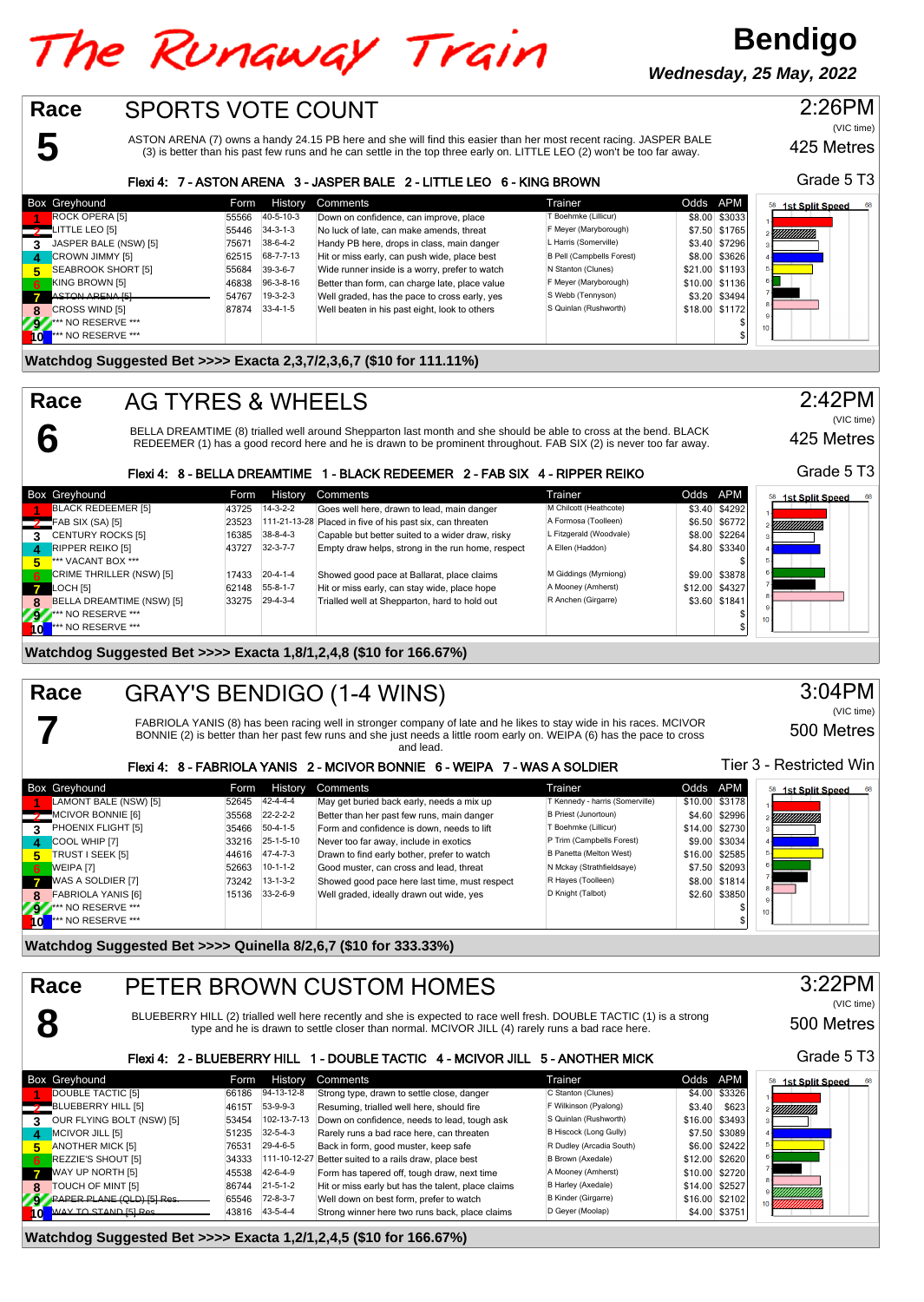# The Runaway Train

TAB VENUE MODE (1-2 WINS)

## **Bendigo**

**Wednesday, 25 May, 2022**

### 3:39PM

BUCK KNIFE (4) has been luckless since his handy 22.07 Shepparton win and he can make amends today. TWELVE CARAT (1) was never headed here two runs back and he is drawn to be on the pace throughout. MORAINE JADE (7) has 425 Metres (VIC time)

#### claims Tier 3 - Restricted Win Flexi 4: 4 - BUCK KNIFE 1 - TWELVE CARAT 7 - MORAINE JADE 5 - FAINT PERFUME Box Greyhound **Example 2008** Form History Comments **Form Accomments** Trainer Trainer Codds APM 58 1st Split Speed **1** TWELVE CARAT [7] 33314 10-1-2-3 Never headed in his maiden win, main danger P Radstock (Burnbank) \$3.60 \$2104<br>11 DEMENTOR [6] 57734 27-2-0-3 Only wins have been in steady times, tested S Quinlan (Rushworth) \$16.00 \$225 **2** DEMENTOR [6] 67734 27-2-0-3 Only wins have been in steady times, tested S Quinlan (Rushworth) \$16.00 \$2254<br>**2** REIKO SHOCK [6] 77826 41-2-5-2 Down on best form, beaten in all three runs here A Ellen (Haddon) \$12.00 \$15 **312.00 REIKO SHOCK [6] 17826 31-2-5-2** Down on best form, beaten in all three runs here A Ellen (Haddon) \$12.00 **\$1571**<br> **33.40 \$2474 BUCK KNIFE ITI** \$3.40 \$2474 **No luck since his maiden win. can atone. ves** A Debatt **4** BUCK KNIFE [7] 51655 9-1-2-1 No luck since his maiden win, can atone, yes A Debattista (Toolleen) \$3.40 \$2474<br>1932 FAINT PERFUME [7] 82.50 \$2210 83227 30-1-6-6 Placed in three of five here, must keep safe T Boehmke (Li **56.50 FAINT PERFUME [7]** 83227 80-1-6-6 Placed in three of five here, must keep safe T Boehmke (Lillicur) \$6.50 \$2210<br>THRANDUIL [7] 2-1-0-0 Steady debut winner, this is harder, place best S Quinlan (Rushworth) \$12.00 \$800 **FIHRANDUIL [7] 17** 2-1-0-0 Steady debut winner, this is harder, place best S Quinlan (Rushworth) \$12.00 \$800<br>MORAINE IADE [7] 11-1-2-2 Improving type will get room early can threaten T Kennedy-harris (Somerville) \$4.80 \$2 **MORAINE JADE [7]** 72317 11-1-2-2 Improving type, will get room early, can threaten T Kennedy - harris (Somerville) \$4.80 \$2016<br> **CULLQUIN VINCENT** [6] 77754 83-2-9-9 Struggled for some time now, out of his depth K Ashton **CULLQUIN VINCENT [6] <b>77754** 83-2-9-9 Struggled for some time now, out of his depth **K** Ashton (Charles Ashton) \$31.20 \$32.90 \$21.00 \$21.00 \$21.00 \$21.00 \$326.00 \$326.00 \$326.00 \$326.00 \$326.00 \$326.00 \$326.00 \$326.00 \$32 **92** \*\*\* NO RESERVE \*\*\* \$ **10** \*\*\* NO RESERVE \*\*\* \$

### **Watchdog Suggested Bet >>>> Quinella 4/1,5,7 (\$10 for 333.33%)**

**9**

**10**

**11**

**Race**

**Race**

## GREYHOUND CLUBS VICTORIA

OUR DANNY (2) has always done his best racing here and he looks very well graded today. MINNIE THE MINX (8) led for a long way two runs back and she will be on the pace from the outset. MCIVOR CLYDE (1) must be respected

3:57PM (VIC time)

425 Metres

Tier 3 - Grade 6

### Flexi 4: 2 - OUR DANNY 8 - MINNIE THE MINX 1 - MCIVOR CLYDE 6 - ELITE PATTY

|    | <b>Box Greyhound</b>     | Form  | <b>History</b>   | Comments                                        | Trainer                       | Odds APM |                | 58 1st Split Speed |
|----|--------------------------|-------|------------------|-------------------------------------------------|-------------------------------|----------|----------------|--------------------|
|    | MCIVOR CLYDE [6]         | 34665 | $17 - 2 - 2 - 2$ | Better than his past few runs, can threaten     | <b>B Hiscock (Long Gully)</b> |          | \$6.50 \$2519  |                    |
|    | OUR DANNY [6]            | 84265 | $24 - 2 - 5 - 3$ | Good record here, drops in class, take catching | W Hansen (Daisy Hill)         |          | \$2.60 \$2224  | YMMMM).            |
| 3  | MOIRA ROSE [6]           | 48448 | $26 - 2 - 3 - 2$ | Form and confidence is down, prefer to watch    | M Pell (Bendigo)              | \$10.00  | \$905          |                    |
| Δ  | CAWBOURNE JEAN (NSW) [6] | 86657 | $31 - 2 - 4 - 3$ | Struggling but has the talent, place claims     | K Lingard (Kilmore)           |          | \$7.50 \$1584  |                    |
| 5  | *** VACANT BOX ***       |       |                  |                                                 |                               |          |                |                    |
| -6 | <b>ELITE PATTY [6]</b>   | 34676 | $26 - 2 - 1 - 3$ | Well beaten of late, unlikely to make an impact | K Ashton (Charlton)           |          | \$12.00 \$2796 |                    |
|    | CALL ME MOLLY [6]        | 66676 | $37 - 2 - 3 - 6$ | Racing well below her best, prefer to watch     | G Hansen (Daisy Hill)         |          | \$9.00 \$1451  |                    |
| -8 | MINNIE THE MINX [6]      |       | 15835 11-2-0-1   | Led for a long way two runs back, main danger   | S Donlon (Burnbank)           |          | \$4.00 \$1226  |                    |
| 29 | ** NO RESERVE ***        |       |                  |                                                 |                               |          |                |                    |
|    | *** NO RESERVE ***       |       |                  |                                                 |                               |          |                |                    |

### **Watchdog Suggested Bet >>>> Trifecta 2,8/1,2,6,8/1,2,4,6,8 (\$10 - 55.56%)**

### HANRAHAN PLUMBING **Race**

ASTON GARNER (7) has been racing well enough in stronger company of late and he should be able to assume control at the bend. LEKTRA ASHA (6) was never headed at Warrnambool and she will keep the pressure on throughout. CHASING HONEY (5) has claims

### Flexi 4: 7 - ASTON GARNER 6 - LEKTRA ASHA 5 - CHASING HONEY 4 - HOVEY'S BOURBON

|               | <b>Box Greyhound</b>          | Form  | History          | Comments                                               | Trainer                   | Odds APM |                | 68<br>58<br><b>1st Split Speed</b> |
|---------------|-------------------------------|-------|------------------|--------------------------------------------------------|---------------------------|----------|----------------|------------------------------------|
|               | URANA FERNANDO [5]            | 12676 | 77-12-12-13      | Better than his past few runs, can run a drum          | S Trim (Campbells Forest) |          | \$8.00 \$5484  |                                    |
|               | HILTON HAWK (NSW) [5]         | 12357 | $27-3-5-5$       | Hit or miss early, relies on luck, place best          | M Giddings (Myrniong)     |          | \$12.00 \$3244 | YMMMM).                            |
|               | <b>MCIVOR STRETCH [5]</b>     | 51456 | 83-14-11-4       | No luck since his win here in April, place claims      | B Priest (Junortoun)      |          | \$7.00 \$4278  |                                    |
| д             | HOVEY'S BOURBON [5]           | 36621 | $28 - 8 - 6 - 4$ | Far from disgraced when placed here, keep safe         | R Romyn (Seymour)         |          | \$4.60 \$3014  |                                    |
| 5.            | <b>CHASING HONEY [5]</b>      | 73677 | 57-11-5-13       | Better than form, has the pace to cross, threat        | S Elmes (Dunolly)         |          | \$6.00 \$4031  |                                    |
| 6             | LEKTRA ASHA [5]               | 44164 | $28-3-3-6$       | Never headed at Warrnambool, danger if steps           | M Giddings (Myrniong)     |          | \$4.80 \$4087  |                                    |
|               | ASTON GARNER [5]              | 73571 | $27 - 5 - 3 - 6$ | Drops in class, gets a cart across, take stopping      | S Webb (Tennyson)         |          | \$3.60 \$3050  |                                    |
| 8             | JETTA'S SHOUT [5]             | F5867 |                  | 109-20-10-13 Capable but better suited to a rails draw | B Brown (Axedale)         |          | \$12.00 \$1607 |                                    |
|               | NO RESERVE ***                |       |                  |                                                        |                           |          |                | $10 -$                             |
| $\frac{1}{2}$ | <sup>***</sup> NO RESERVE *** |       |                  |                                                        |                           |          |                |                                    |

### **Watchdog Suggested Bet >>>> Win 7**

|              | Race<br>MADE SOLUTIONS ELECTRICAL AND DATA<br>12<br>ROCKY STRIKE (8) has the speed to cross and lead and he should prove too classy for his rivals. PACIFIC EXPRESS<br>(4) has a good record here and he can work into the mix mid race. KANJI LENGTH (2) is more than capable. |       |                  |                                                                                |                                 |          |                |                              |  |
|--------------|---------------------------------------------------------------------------------------------------------------------------------------------------------------------------------------------------------------------------------------------------------------------------------|-------|------------------|--------------------------------------------------------------------------------|---------------------------------|----------|----------------|------------------------------|--|
|              |                                                                                                                                                                                                                                                                                 |       |                  | Flexi 4: 8 - ROCKY STRIKE 4 - PACIFIC EXPRESS 2 - KANJI LENGTH 3 - MCIVOR JACK |                                 |          |                | Grade 5 T3                   |  |
|              | <b>Box Greyhound</b>                                                                                                                                                                                                                                                            | Form  | History          | Comments                                                                       | Trainer                         | Odds APM |                | 58<br><b>1st Split Speed</b> |  |
|              | SLIPPERY SWAN [5]                                                                                                                                                                                                                                                               | 56246 | $33-3-4-8$       | Placed in four of eight here, place hope again                                 | B Seymour (Woodvale)            |          | \$6.00 \$3321  |                              |  |
|              | XANJI LENGTH [5]                                                                                                                                                                                                                                                                | 73155 | 49-6-5-6         | Strong effort to score here recently, threat                                   | D Knight (Talbot)               |          | \$4.60 \$5000  | Millilli.                    |  |
| 3            | MCIVOR JACK [5]                                                                                                                                                                                                                                                                 | 43245 | $33 - 4 - 7 - 3$ | Needs room early but is a strong type, keep safe                               | B Hiscock (Long Gully)          |          | \$9.00 \$2088  |                              |  |
| $\mathbf{A}$ | PACIFIC EXPRESS (NSW) [5]                                                                                                                                                                                                                                                       | 86246 | 55-4-5-11        | Led for a long way when placed over 500m, danger                               | C Stanton (Clunes)              |          | \$6.00 \$2644  |                              |  |
| 5.           | LITIGATOR [5]                                                                                                                                                                                                                                                                   | 81725 | 80-11-7-13       | Front runner, pace inside a worry, place best                                  | A Mooney (Amherst)              |          | \$10.00 \$2984 |                              |  |
| 6            | RAMADI BALE (NSW) [5]                                                                                                                                                                                                                                                           | 53675 | $41 - 4 - 1 - 6$ | Down on best form, tough draw, prefer others                                   | T Kennedy - harris (Somerville) |          | \$21.00 \$3705 |                              |  |
|              | SUPASONIC ROMEO [5]                                                                                                                                                                                                                                                             | 48461 | $31 - 6 - 5 - 0$ | Draw helped at Shepparton, this is harder                                      | J Duncan (Heathcote)            |          | \$4.80 \$3972  |                              |  |

82876 Class edge, has the pace to cross, looks good F Meyer (Maryborough) \$4.00 \$2876

**7** SUPASONIC ROMEO [5] 48461 31-6-5-0 Draw helped at Shepparton, this is harder J Duncan (Heathcote) \$4.80 \$3972<br> **7** ROCKY STRIKE [5] 21757 65-5-9-8 Class edge, has the pace to cross, looks good F Meyer (Maryborough) \$4.

**9** \*\*\* NO RESERVE \*\*\* \$ **10 \*\*\*** NO RESERVE \*\*\* \$

**Watchdog Suggested Bet >>>> Quinella 8/2,3,4 (\$10 for 333.33%)**

## 4:14PM

(VIC time)

425 Metres

Grade 5 T3